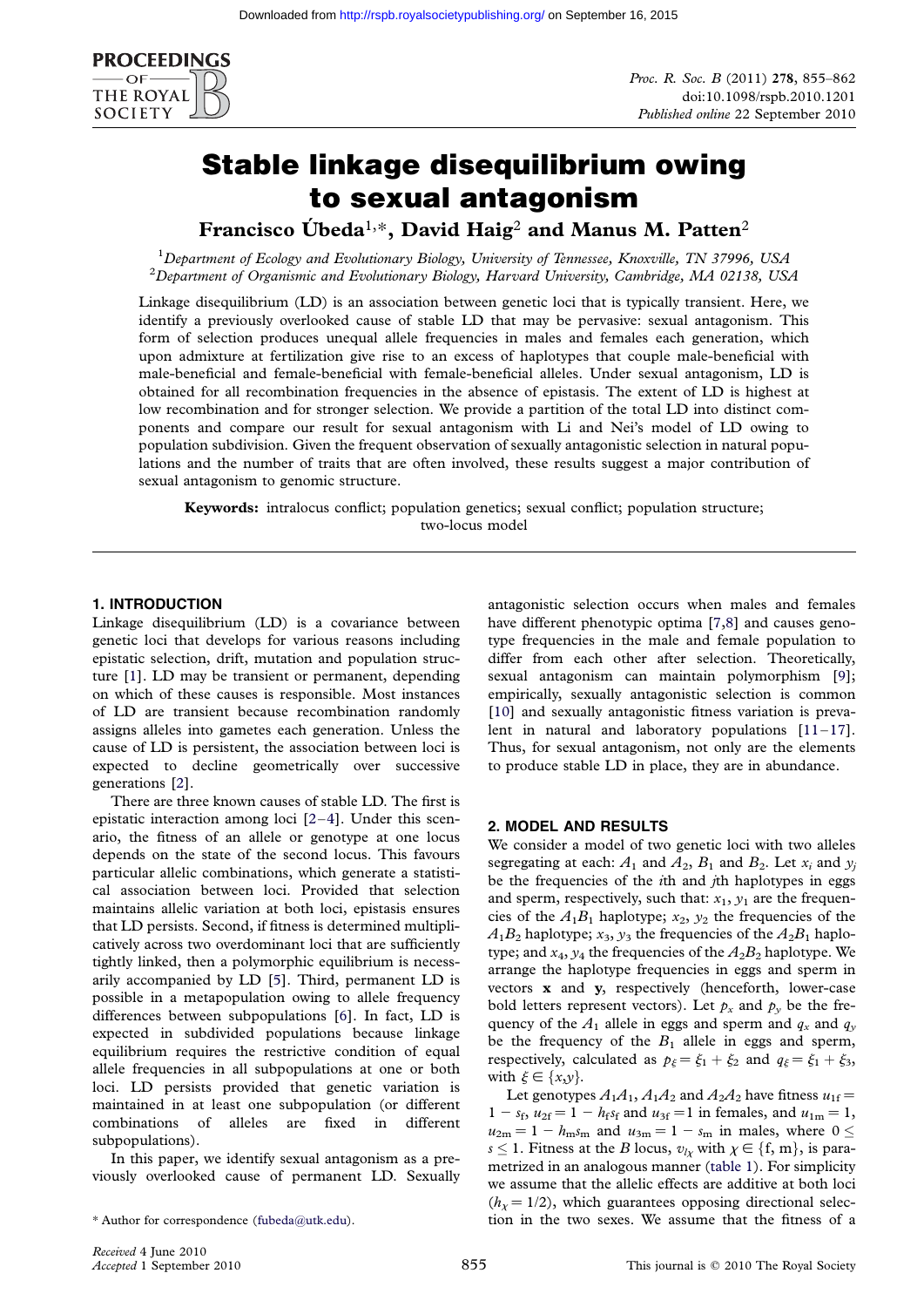<span id="page-1-0"></span>856 F. Übeda et al. Stable linkage disequilibrium

Table 1. Genetic and fitness parametrization for males and females. (Recombination occurs between genes with frequency =  $r$ .)

|                  | $A_1A_1$ | $A_1A_2$                                | $A_2A_2$              | $B_1B_1$     | $B_1B_2$                       | $B_2B_2$     |
|------------------|----------|-----------------------------------------|-----------------------|--------------|--------------------------------|--------------|
| males<br>females | -<br>36  | $1 - 1/2 s_{\rm m}$<br>$1/2 s_f$<br>$-$ | $\cdot$ – $s_{\rm m}$ | $\sim$<br>5f | $1 - 1/2 s_m$<br>$1 - 1/2 s_f$ | $-s_{\rm m}$ |

zygote results from the product of the fitness values at each locus. Thus,  $w_{ij\chi} = u_{k\chi} v_{l\chi}$ , where k and  $l \in \{1, 2, 3\}$ , is the fitness of a zygote of sex  $\chi$  that results from the union of the ith egg and jth sperm haplotype ([table 2\)](#page-2-0). This assumption eliminates multiplicative epistasis within sexes by rendering the contributions of both loci independent from one another [\[18\]](#page-7-0). We arrange the fitness values for females and males in matrices  $\mathbf{W}_{f} = (w_{ijf})$  and  $\mathbf{W}_{m} = (w_{ijm})$ . Given our assumptions, the number of different fitness values reduces to six [\(table 2](#page-2-0)b).

The frequency of haplotype  $i$  in eggs and sperm after one generation is

$$
\overline{w}_{f}x'_{i} = \frac{1}{2} \left[ x_{i}(\mathbf{W}_{f}\mathbf{y})_{i} + y_{i}(\mathbf{W}_{f}^{T}\mathbf{x})_{i} \right] - \varepsilon_{i}r \left( 1 - \frac{1}{2}s_{f} \right)^{2} D_{t} \quad (2.1a)
$$

and

$$
\overline{w}_{m} y'_{i} = \frac{1}{2} \left[ x_{i} (\mathbf{W}_{m} \mathbf{y})_{i} + y_{i} (\mathbf{W}_{m}^{T} \mathbf{x})_{i} \right]
$$

$$
- \varepsilon_{i} r \left( 1 - \frac{1}{2} s_{m} \right)^{2} D_{t}, \qquad (2.1b)
$$

where  $\overline{w}_{\text{f}}$  and  $\overline{w}_{\text{m}}$  are the mean fitness of females and males, respectively (defined as  $\bar{w}_{\chi} = \mathbf{x}^{\text{T}} \mathbf{W}_{\chi} \mathbf{y}$ ),  $r$  is the recombination rate between loci,  $\varepsilon_i$  provides the sign of the LD factor ( $\varepsilon_i$  is equal to 1 when  $i = 1,4$  and  $-1$ when  $i = 2,3$ ) and  $D_t$  is the LD in the population.

When the selection regime is the same in both sexes, gametic haplotype frequencies are sex-independent  $(x_i = y_i)$ and  $D_t$  takes the familiar form  $D_t = x_1x_4 - x_2x_3$ . However, with sex-specific selection,  $D_t$  must be calculated as

$$
D_{t} = \frac{1}{2}[x_{1}y_{4} + x_{4}y_{1} - x_{2}y_{3} - x_{3}y_{2}].
$$
\n(2.2)

When selection differs between the sexes, gametic haplotype frequencies depend on sex-specific allele frequencies at the two loci and the LD in eggs and sperm:

$$
x_1 = p_x q_x + D_x, \t y_1 = p_y q_y + D_y, \n x_2 = p_x (1 - q_x) - D_x, \t y_2 = p_y (1 - q_y) - D_y, \n x_3 = (1 - p_x) q_x - D_x, \t y_3 = (1 - p_y) p_y - D_y, \n x_4 = (1 - p_x) (1 - q_x) + D_x, \t y_4 = (1 - p_y) (1 - q_y) + D_y, \n (2.3)
$$

where

$$
D_x = x_1 x_4 - x_2 x_3
$$
  
\n
$$
D_y = y_1 y_4 - y_2 y_3
$$
\n(2.4)

[\[2,](#page-6-0)[17\]](#page-7-0). The flow of genes through populations is schematized in [figure 1.](#page-3-0)

Substituting equation (2.3) into equation (2.2) and simplifying yield

$$
D_{\rm t} = \frac{1}{2}(D_x + D_y) + \frac{1}{2}(p_x - p_y)(q_x - q_y), \qquad (2.5)
$$

where the second term on the right is equal to twice the covariance between  $p$  and  $q$ , 2 Cov( $p$ , $q$ ); thus,

$$
D_{t} = \frac{1}{2} (D_{x} + D_{y}) + 2 \operatorname{Cov}(p, q), \qquad (2.6)
$$

which provides a neat partition of the total LD generated by sexually antagonistic selection into two components, namely the average LD in gametes and the covariance between the allele frequencies at each locus.

Equation  $(2.6)$  is similar in form to Nei & Li's [[19](#page-7-0)] eqn (5)  $(D_T = 1/2 \ (D_x + D_y) + Cov(p,q))$  for LD in a subdivided population. This formal similarity allows an interesting interpretation of our result. The two sexes, with their differing ecologies, physiologies and selection regimes [[20](#page-7-0)], are effectively distinct subpopulations that freely exchange migrants from one generation to the next. The appendix explores the close analogy between our model and the model of Li & Nei ([6]; see also [\[19\]](#page-7-0)).

We are interested in LD at a stable polymorphic equilibrium  $(\hat{x}, \hat{y})$ , i.e.  $\hat{D}_t = 1/2[\hat{x}_1\hat{y}_4 + \hat{x}_4\hat{y}_1 - \hat{x}_2\hat{y}_3 - \hat{x}_3\hat{y}_2].$ Calculating equilibrium haplotype frequencies analytically, even with our simplifying assumptions, proved too complex. Instead, we carried out numerical analysis of the recursions in equation (2.1) to determine the equilibrium points for different coefficients of selection  $s_f$  and  $s<sub>m</sub>$ . When the equilibrium was polymorphic, we calculated the LD value for each pair  $(s_f, s_m)$  and for different values of recombination, r.

[Figure 2](#page-4-0) presents LD at polymorphic equilibria broken down into its components:  $1/2(D_x + D_y)$  and  $2 \text{Cov}(\hat{p},\hat{q})$ . LD is present at equilibrium for any value of r including free recombination  $(r = 1/2)$  ([figure 2](#page-4-0)c). While the LD in gametes is absent at equilibrium when there is free recombination (figure  $2a$ ), the covariance between allele frequencies remains positive regardless of the recombination rate [\(figure 2](#page-4-0)b). Therefore,  $D_t$  remains positive.

LD increases with decreasing  $r$  ([figure 2](#page-4-0) $c$ ). The covariance between allele frequencies, however, is less sensitive to  $r$  than the LD in gametes (figure  $2a,b$ ). For low  $r$ , the LD in gametes is the major contributor to  $D_t$ , whereas the covariance between allele frequencies becomes the major contributor for high  $r$ . The transition from  $1/2(D_x + D_y)$  being the major contributor to  $2 \text{Cov}(\hat{p},\hat{q})$ being the major contributor happens in the range of values between  $r = 0.1$  and  $r = 0.3$  ([figure 3\)](#page-5-0).

Finally, LD increases with strength of selection (figures [2](#page-4-0) and  $4c$  $4c$ ). This is not always the case for both of its components. It is always true for the covariance between allele frequencies ([figure 4](#page-5-0)b). It is also true for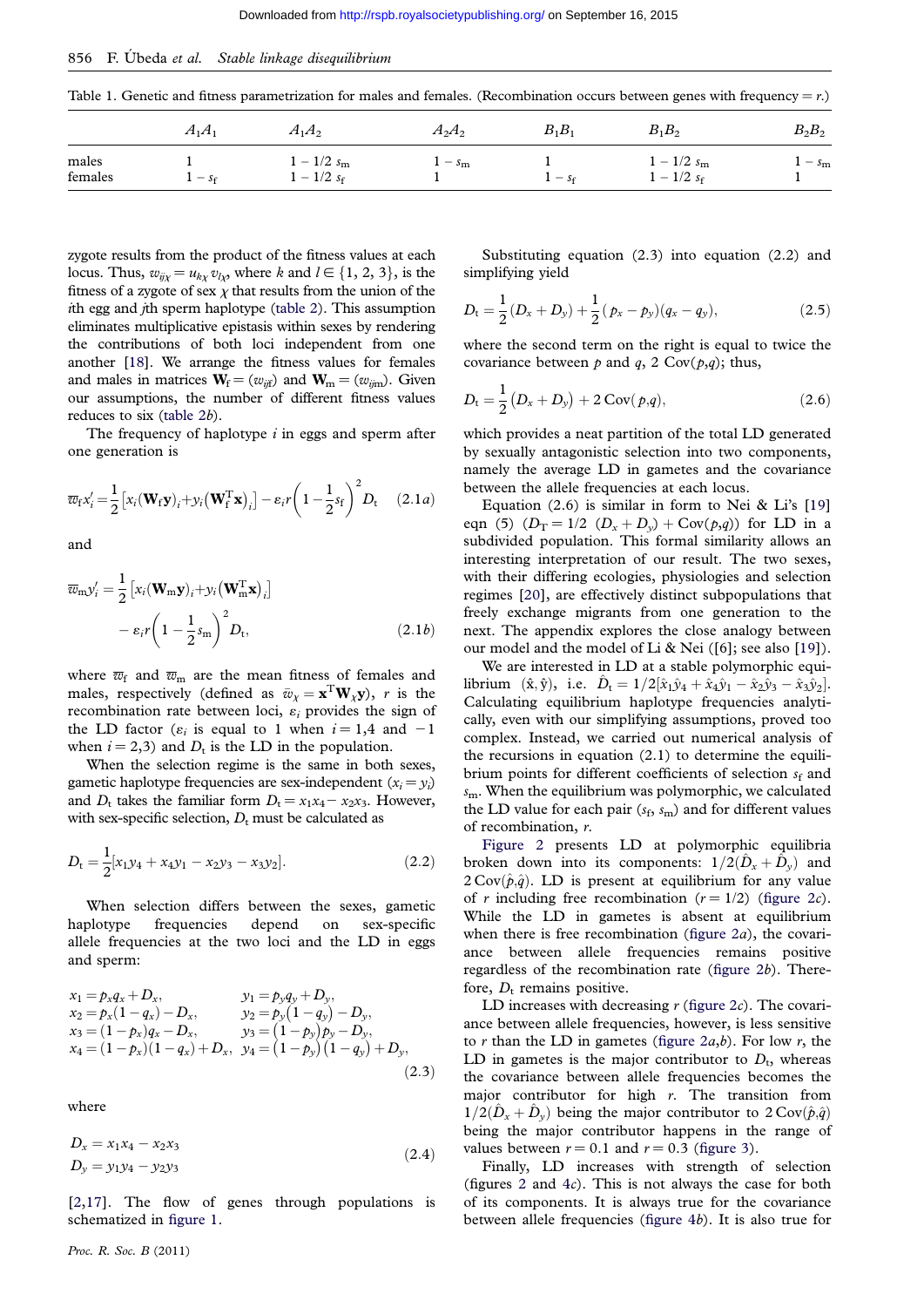<span id="page-2-0"></span>Table 2. Fitness and frequencies of genotypes. (Female fitness is chosen for illustration, but a similar table can easily be drawn for males. The depiction in (a) shows the haplotype contributions from each parent to the diploid genotype; in  $(b)$ , the two-locus diploid genotypes are decomposed into their single-locus components to show more clearly the contribution of each locus to fitness.)

| (a)      | $A_1B_1$                                                       | $A_1B_2$                                                  | $A_2B_1$               | $A_2B_2$                             |
|----------|----------------------------------------------------------------|-----------------------------------------------------------|------------------------|--------------------------------------|
| $A_1B_1$ | $w_{11f}$ , $x_1y_1$                                           | $w_{12f}$ , $x_1y_2$                                      | $w_{13f}$ , $x_1y_3$   | $w_{14f}$ , $x_1y_4$                 |
| $A_1B_2$ | $w_{21f}$ , $x_{2}y_1$                                         | $w_{22f}$ , $x_{2}y_2$                                    | $w_{23f}$ , $x_{2}y_3$ | $w_{24f}$ , $x_{2}y_4$               |
| $A_2B_1$ | $w_{31f}$ , $x_3y_1$                                           | $w_{32f}$ , $x_3y_2$                                      | $w_{33f}, x_3y_3$      | $w_{34f}$ , $x_3y_4$                 |
| $A_2B_2$ | $w_{41f}$ , $x_4y_1$                                           | $w_{42f}$ , $x_{4}y_2$                                    | $w_{43f}$ , $x_{4}y_3$ | $w_{44f}$ , $x_4y_4$                 |
| (b)      | $B_1B_1$                                                       | $B_1B_2$                                                  |                        | $B_2B_2$                             |
| $A_1A_1$ | $(1 - s_f)^2$ ,<br>$x_1y_1$                                    | $(1 - s_f)$ $(1 - 1/2s_f)$ ,<br>$x_1y_2 + x_2y_1$         |                        | $(1 - s_f),$<br>$x_2y_2$             |
| $A_1A_2$ | $(1 - s_f)$ $(1 - 1/2s_f)$ ,<br>$x_1y_3 + x_3y_1$              | $(1 - 1/2s_f)^2$ ,<br>$x_1y_4 + x_4y_1 + x_2y_3 + x_3y_2$ |                        | $(1 - 1/2s_f),$<br>$x_2y_4 + x_4y_2$ |
| $A_2A_2$ | $(1 - 1/2s_f),$<br>$(1 - s_f)$ , $x_3y_3$<br>$x_3y_4 + x_4y_3$ |                                                           |                        | $1, x_4y_4$                          |

the LD in gametes when the recombination rate is high  $(r > 0.1$  in the symmetric example provided in [figure 4](#page-5-0)a). When the recombination rate is low  $(r <$ 0.01 in the symmetric example provided in figure  $4a$ ), however, LD in gametes initially increases with strength of selection but then decreases at higher selection strengths ([figure 4](#page-5-0)a).

#### 3. DISCUSSION

The ultimate source of LD in our model is admixture between two gene pools with differing allele frequencies. Sexual antagonism results in a higher frequency of male beneficial alleles in sperm and of female beneficial alleles in eggs. Fertilization admixes these distinct gene pools and thereby generates LD in zygotes while homogenizing allele frequencies between the sexes (figure  $1a$ ). Whereas one-time admixture between geographically diverged populations produces transient LD that declines through subsequent generations, in our model, admixture between divergent subpopulations is recurrent because sexual antagonism alters the allele frequencies in opposing directions every generation. Therefore, permanent LD is maintained.

Equation (2.6) invites some further interpretation. This equation partitions  $D_t$  into two components: 2  $Cov(p,q)$  represents the contribution to LD from sex differences in allele frequencies arising from sexually antagonistic selection in the immediately previous generation, whereas  $1/2(D_x + D_y)$  represents accumulated LD from earlier generations. LD in gametes accumulates because of the correlated history of alleles at the two loci. When there is free recombination between maternally inherited and paternally inherited haplotypes, there is no correlation in the histories of the alleles at the two loci (whether they were present in the same or different sex) beyond the immediately preceding generation; further, the covariance between loci produced by admixture is erased by one round of free recombination; thus,  $D_x$ ,  $D_y$  are expected to be zero at equilibrium. When recombination is less than 50 per cent, the histories of the alleles at the two loci in earlier generations are correlated and some of the LD produced by admixture in zygotes persists into the gametes, both of which make  $D_{\gamma}, D_{\gamma} \neq 0$  at equilibrium.

Sex-specific selection does not directly produce LD within a sex. The multiplicative fitness assumption precludes this. For instance, a population of zygotes in linkage equilibrium that then undergoes sexually antagonistic selection produces gametes with zero LD. Sexual antagonism is, however, indirectly responsible for the LD that results after admixture by virtue of its effect on the second term of equation (2.6). This term results from admixing sperm and egg gene pools, which are made unequal by sexual antagonism.

Selection that does not protect polymorphism cannot stabilize LD. Other selective causes of permanent LD considered in §1 (epistatic interactions, multiplicative fitness at two overdominant loci) require special—perhaps extraordinary—circumstances. For instance, fitness variance owing to epistatic interactions exists, but whether epistasis is responsible for the maintenance of this variation is unknown. In order for two overdominant loci to maintain LD, the recombination rate must be less than the marginal segregation load of the population [[5](#page-6-0)], which for selection coefficients under 50 per cent requires that the recombination rate be less than approximately 0.0625. Allele frequency differences among subpopulations are degraded through time by migration unless there is subpopulation-specific selection. The subdivision of populations into two sexes and sexually antagonistic selection are both common [\[10\]](#page-6-0). Therefore, the prerequisites for permanent LD under sexual antagonism are present in many natural populations.

However, two theoretical considerations may lessen the occurrence of LD caused by sexual antagonism. The first is the possibility for conflict resolution—i.e. sexual dimorphism [[21](#page-7-0)]. Should a sexually antagonistic locus evolve sex-limited expression, the allele that is favoured in the expressing sex is expected to fix, thus eliminating variation and precluding LD. The time scale over which intralocus conflict operates—and therefore the likelihood of developing permanent LD—is currently unknown: if conflicts are constantly arising but then are quickly (on an evolutionary time scale) resolved by the evolution of dimorphism, the build-up of LD should be minor; if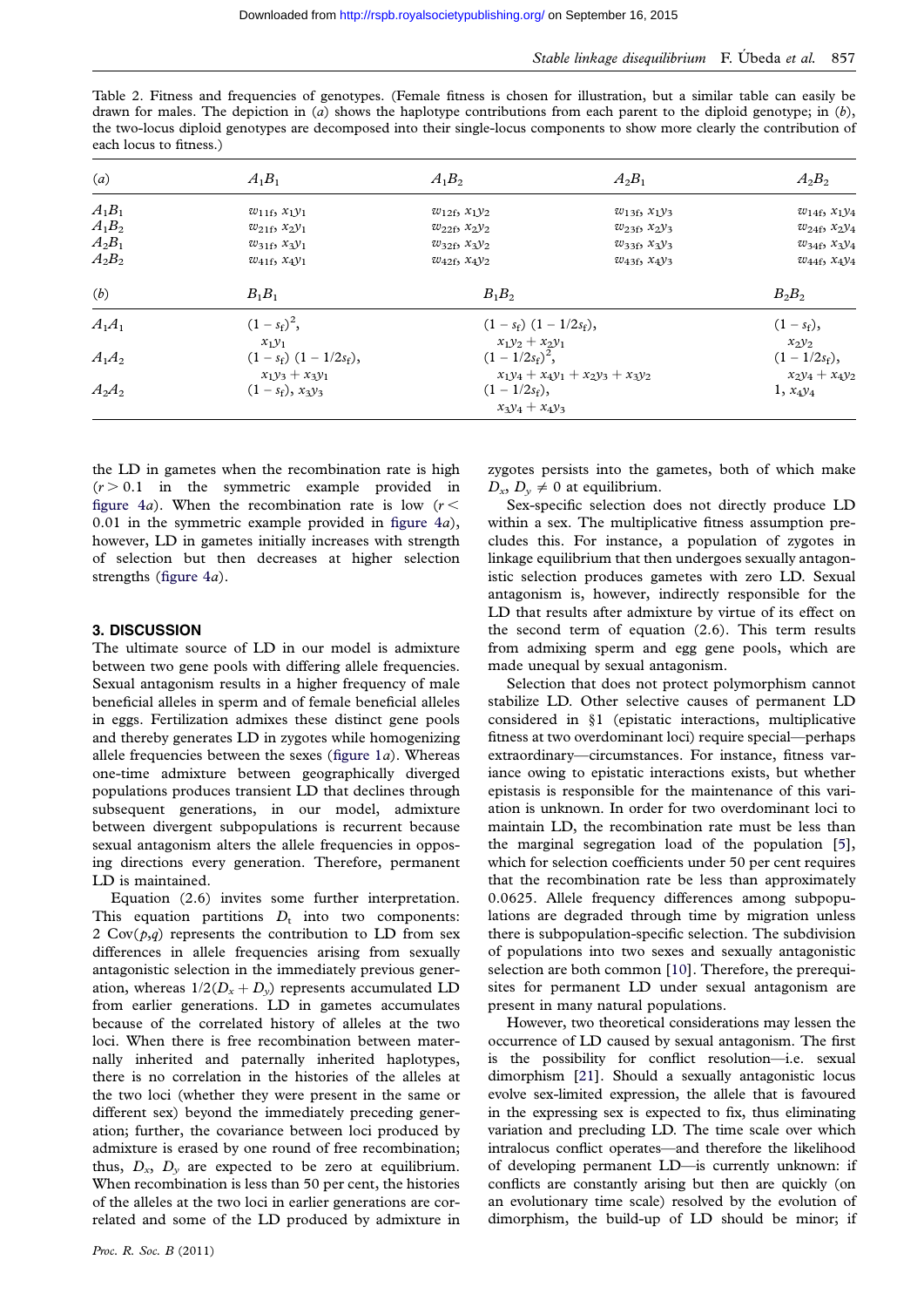<span id="page-3-0"></span>



Figure 1. Schematic depiction of alleles and haplotypes moving through a population over one generation. Each circle represents a gene pool at a different stage of the life cycle with the haplotype frequencies shown as areas within it. The cycle begins with sex-specific allele frequencies, haplotype frequencies and linkage disequilibrium values in parental gametes and ends with values of each owing to selection and recombination one generation later. Total linkage disequilibrium,  $D_{\rm t}$  is measured in the zygotes in each generation. (a) Diploid zygotes are formed from the random union of gametes and have total linkage disequilibrium  $D_t$ . (b) Juveniles are assigned to sexes. (c) Males and females experience sexually antagonistic selection, which favours alternate alleles at each locus in the two sexes.  $p'$  corresponds to the thick line portions and  $q'$  corresponds to the filled portions. This produces frequencies of  $p'_x$  and  $q'_x$  in females and  $p'_y$  and  $q'_y$  in males. (d) Recombination takes place between loci and haploid gametes are produced by meiosis. LD in the gametes is  $D''_x$  and  $D''_y$  (e) The gametes are then united at random to form a new generation of zygotes. The linkage disequilibrium in these newly formed zygotes is  $D''_1 = 1/\sqrt{2}$  $2(D''_x+D''_y)+1/2~(p'_x-p'_y)(q'_x-q'_y).$ 

polymorphisms are maintained for longer periods, then LD has more time to develop and should be more widespread. Dating the age of alleles at sexually antagonistic loci could potentially shed light on this question. Such loci have recently been identified by Innocenti & Morrow [\[22\]](#page-7-0). The second consideration draws on the work of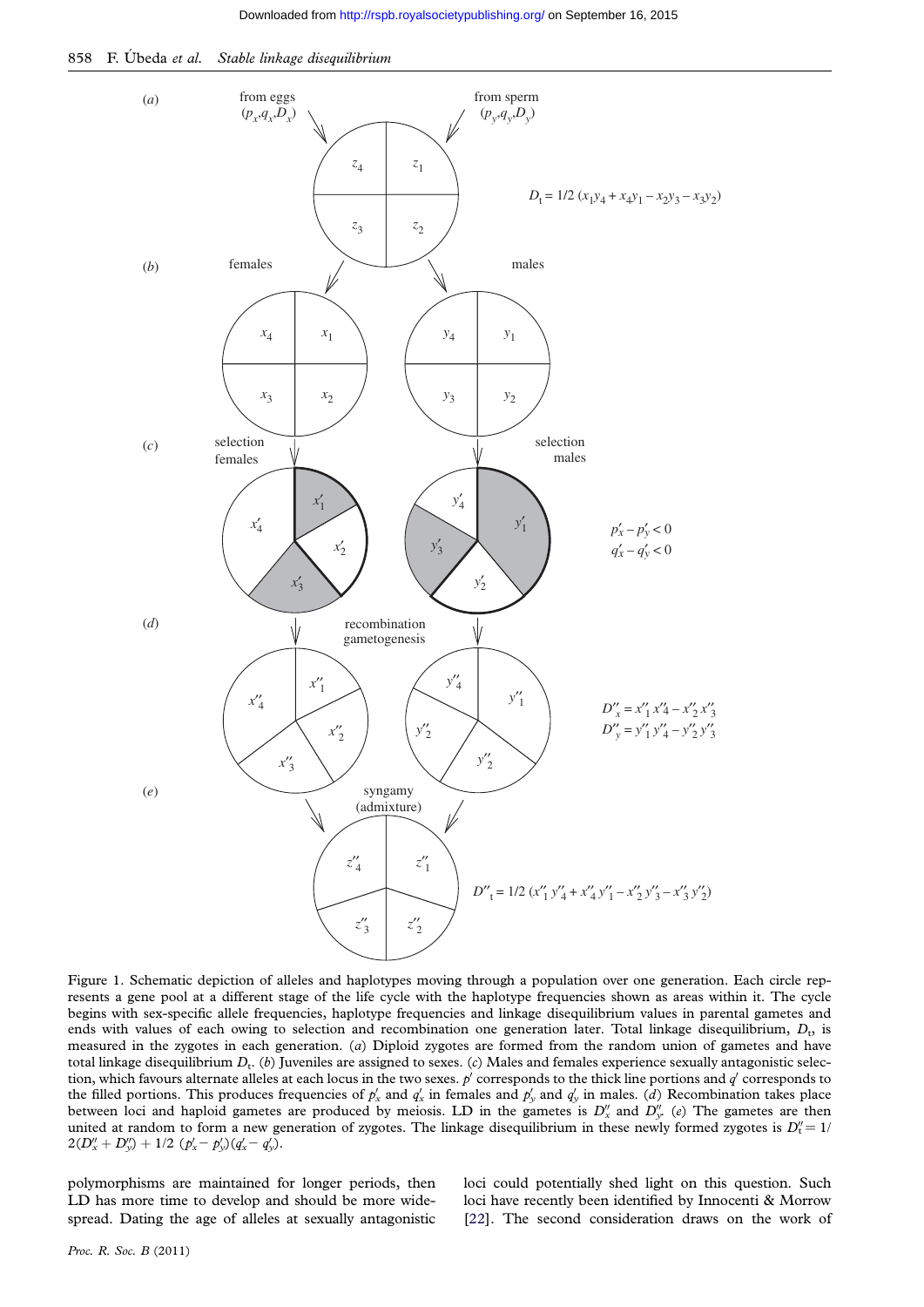<span id="page-4-0"></span>

Figure 2. Linkage disequilibrium and its components for various recombination frequencies and selective strengths. LD is represented by the area of the circle at any given point  $(s_m, s_f)$  in the parameter space. The axes of each plot are the selection coefficient in males  $s_m$  (x-axis) and females  $s_f$  (y-axis). Recombination rate, r, differs for each column, increasing from left to right. (a) Average LD in gametes  $1/2$  ( $D_x + D_y$ ). (b) Twice covariance between allele frequencies, 2 Cov(p,q). (c) Total LD,  $D_t$ , in zygotes.

Turelli & Barton [\[23\]](#page-7-0). They showed that at most two loci could remain polymorphic owing to sexually antagonistic selection. Their model makes assumptions that are relaxed in our model. Specifically, Turelli & Barton [\[23](#page-7-0)] considered a model in which loosely linked loci determined a single trait subject to weak sexually antagonistic selection. Our model is agnostic about the number of traits subject to sexually antagonistic selection, permits any value of recombination and considers strong as well as weak selection. Future analyses with more than two loci should explore the potential to maintain large amounts of LD.

LD will be created between any two loci that are polymorphic for sexually antagonistic alleles, even for genes that code for different traits. Multi-locus models may introduce still further higher order associations among loci that are not accounted for in our two-locus model [[24\]](#page-7-0). Based on our theoretical results, we expect there to be wide-ranging multi-locus association in genomes that has not yet been examined. Such associations complicate any attempt to find the genes responsible for phenotypes of interest because the standard approach relies on there being a statistical association between the two. With the kind of LD we

Proc. R. Soc. B (2011)

find accompanying sexual antagonism, we expect that all sexually antagonistic loci show a statistical association with all sexually antagonistic traits.

The division of the population into two sexes that are subject to sex-specific selection is just one way that a gene pool could be subdivided into groups that undergo differential selection. Regular admixture between such subgroups will generate persistent LD [[6\]](#page-6-0). As an example, suppose that a population consists of a mixture of vegetarians and meat-eaters but the two groups sometimes intermarry and children have some independence in the diet they choose to adopt. If the different diets result in differential selection and allele frequency differences between reproductive vegetarians and reproductive meat-eaters, then admixture of these gene pools in their offspring will be a source of LD. This LD arises because of a correlation in the selective forces acting at different loci in the two subpopulations. This hypothetical example suggests that the existence of differential selection at two loci can be a source of persistent LD whenever the selective 'environments' at two loci are correlated.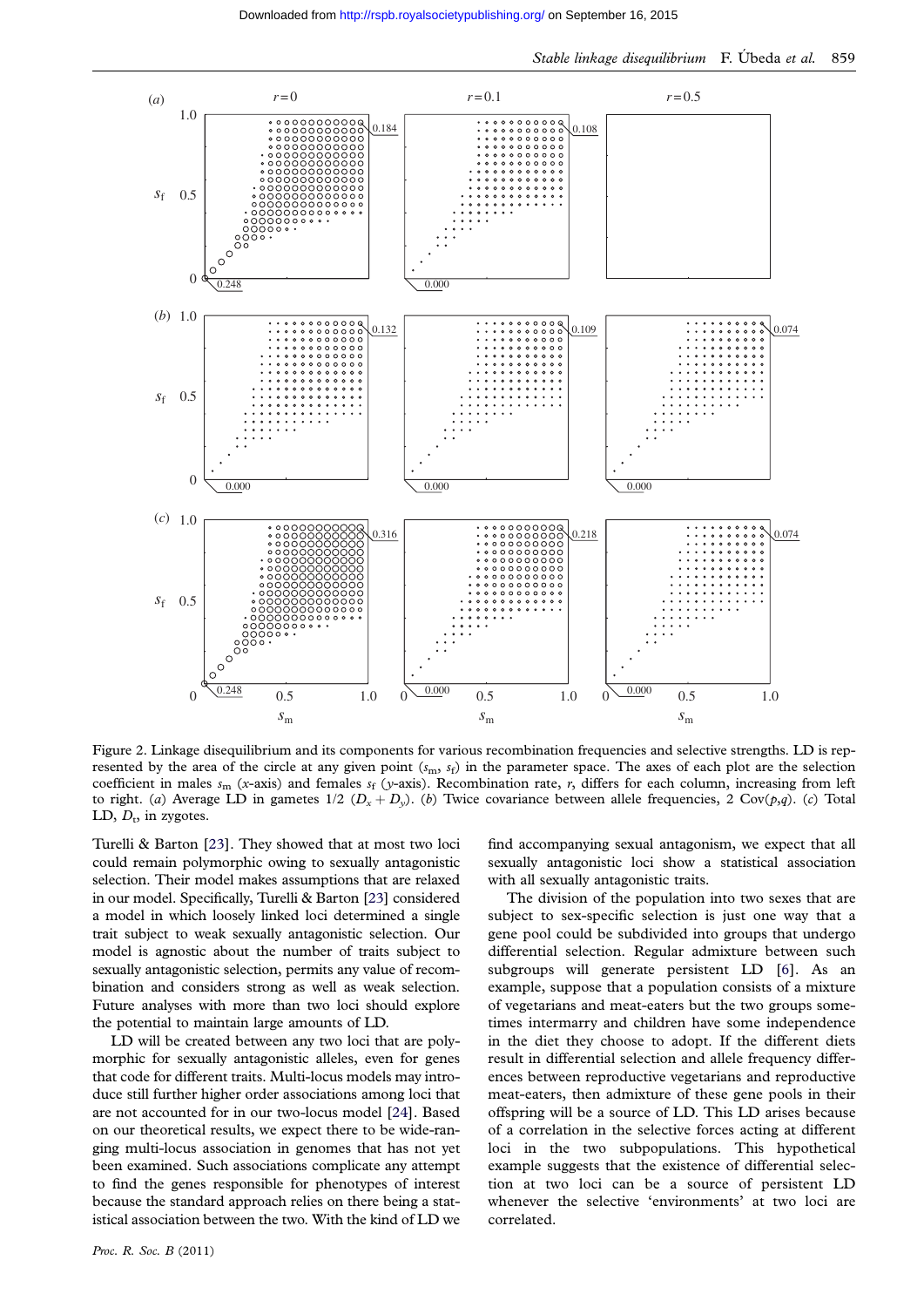<span id="page-5-0"></span>860 F. Úbeda et al. Stable linkage disequilibrium



Figure 3. Contribution to the total LD of the covariance between allele frequencies component relative to the LD in gametes component. The area of each circle represents the coefficient  $4 \text{Cov}(p,q)/(D_x + D_y)$ . Filled circles represent the case in which  $1/2$   $(D_x + D_y) > 2$  Cov(p,q), while empty circles represent the case in which  $1/2$   $(D_x + D_y) < 2$  Cov(p,q). The axes of each plot are the selection coefficient in males  $s_m$  (x-axis) and females  $s_f$  (y-axis). Recombination rate, r, differs for each column, increasing from left to right. (a)  $r = 0.1$ ; (b)  $r = 0.2$ ; (c)  $r = 0.3$ .



Figure 4. Linkage disequilibrium and its components as a function of selection strength for the particular case in which  $s_m = s_f$ . Each line represents the stable LD for different recombination rate values, indicated next to the line to the right of each figure. The axes in each plot are the selection coefficient  $s_m = s_f$  (x-axis) and the LD or its component (y-axis). The first row (a) corresponds to the average LD in gametes  $1/2$   $(D_x + D_y)$ . The second row (b) corresponds to the covariance between allele frequencies. The third row  $(c)$  corresponds to the total LD,  $D_t$ , in zygotes.

Proc. R. Soc. B (2011)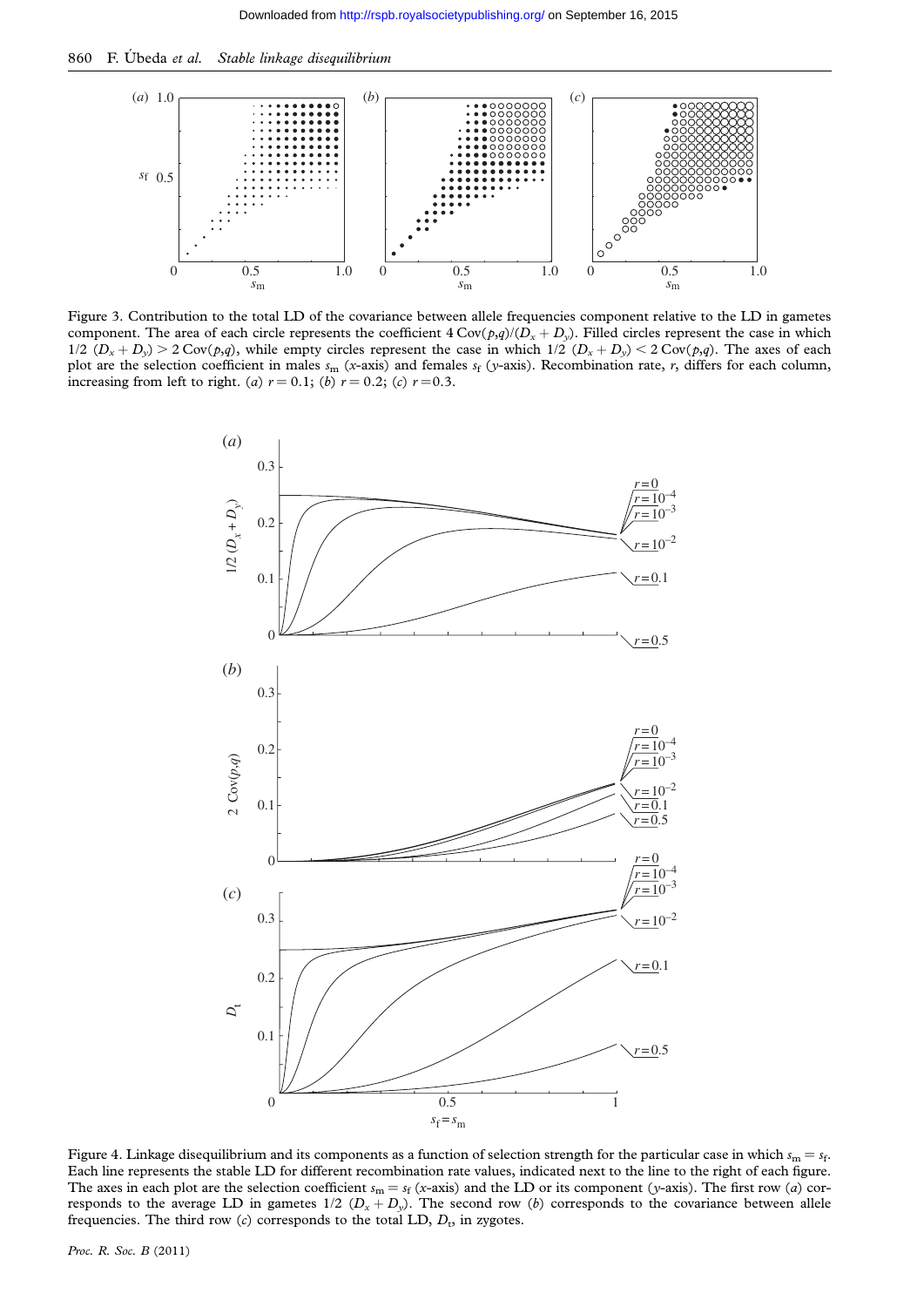<span id="page-6-0"></span>We thank R. C. Lewontin for comments on an early draft of this paper, and Richard Harrison and two anonymous referees for valuble comments.

#### APPENDIX A

The discrepancy between our theoretical value of total LD,  $D_t = 1/2$   $(D_x + D_y) + 2$  Cov $(p,q)$ , and Nei & Li's [\[19\]](#page-7-0) value,  $D_T = 1/2$   $(D_x + D_y) + Cov(p,q)$ , arises from the way we define LD. Standard two-locus models that lack sex differences obscure the fact that there are two possible choices. One interpretation is that LD is the quantity that must be added or subtracted to the products of allele frequencies to give the correct haplotype frequencies. An example of this can be seen in our equation (2.3). A second interpretation is that LD measures the difference in frequency between the different kinds of double heterozygotes. This difference is evolutionarily relevant because only in double heterozygotes does recombination have a chance to alter haplotype frequencies and break down the association between loci. Not surprisingly, this quantity appears in the recursion equations for haplotype frequencies in our model (equations (2.1) and (2.2)). In a model that lacks sexes or subpopulations, two interpretations take the same value:  $g_1g_4-g_2g_3$ , where  $g_i$  is the frequency of the *i*th haplotype in the total population. With the population structure that our model and Nei & Li's [\[19\]](#page-7-0) model introduce, these two interpretations are no longer equivalent. They are, however, mathematically connected as we show below.

Nei & Li [\[19\]](#page-7-0) average the *i*th haplotype frequencies across subpopulations to obtain the population-wide frequency,  $\bar{g}_i$ . Using the terminology from our model,  $\overline{g}_i = 1/2(x_i + y_i)$ . They then expand  $\overline{g}_1 \overline{g}_4 - \overline{g}_2 \overline{g}_3$ , which produces a value,  $D<sub>T</sub>$ , which must be added to the product of population-wide allele frequencies to produce the average haplotype frequencies ([[19](#page-7-0)], eqn (5)):

$$
D_{\text{T}} = \bar{g}_{1}\bar{g}_{4} - \bar{g}_{2}\bar{g}_{3}
$$
  
=  $\frac{1}{2}(x_{1} + y_{1})\frac{1}{2}(x_{4} + y_{4}) - \frac{1}{2}(x_{2} + y_{2})\frac{1}{2}(x_{3} + y_{3})$   
=  $\frac{1}{4}(x_{1}x_{4} - x_{2}x_{3} + y_{1}y_{4} - y_{2}y_{3} + x_{1}y_{4} + x_{4}y_{1}$   
 $-x_{2}y_{3} - x_{3}y_{2})$   
=  $\frac{1}{2}(D_{x} + D_{y}) + \text{Cov}(p,q)$  (A1)

Finally,  $\bar{g}_1 = \bar{p}\bar{q} + D_T$ ,  $\bar{g}_2 = \bar{p}(1 - \bar{q}) + D_T$ , etc.

In our model, we take  $D_t$  to be half the difference between coupling and repulsion double heterozygotes, a quantity that is sitting in equation (2.1):

$$
D_{t} = \frac{1}{2}(x_{1}y_{4} + x_{4}y_{1} - x_{2}y_{3} - x_{3}y_{2})
$$
  
=  $\frac{1}{2}(D_{x} + D_{y}) + 2 \text{ Cov}(p,q)$  (A 2)

(equations  $(2.2)$  and  $(2.6)$ ).

The relation between Nei & Li's [[19](#page-7-0)]  $D_T$  and our  $D_t$ can be seen in the third step of equation (A 1). This can

be expressed as:

$$
D_{\rm T} = \frac{1}{2} (x_1 x_4 - x_2 x_3 + y_1 y_4 - y_2 y_3 + x_1 y_4 + x_4 y_1
$$
  

$$
-x_2 y_3 - x_3 y_2)
$$
  

$$
= \frac{1}{2} (D_x + D_y) + 2 \operatorname{Cov}(p.q)
$$
 (A 3)

The two interpretations of LD,  $D_T$  and  $D_t$ , differ by the magnitude of  $Cov(p,q)$  but essentially capture the same phenomenon. Nei & Li's [\[19\]](#page-7-0) interpretation sticks closer to what would probably be measured empirically and to the definition set out by the originators of the term:

The equations... imply that any time the gametic frequencies will deviate from the equilibrium frequencies by an amount  $D$  which is the product of the coupling gametic frequencies minus that of the repulsion gametic frequencies. D, thus defined, may be considered as a measure of *linkage disequilibrium* (italics in original; 2, p. 459).

However, our interpretation better captures the quantity that matters to the evolution of the haplotype frequencies [4] and follows the definition used by Crow & Kimura ([[25](#page-7-0)], p. 197), namely 'the difference in frequency between the two types of heterozygotes'.

#### **REFERENCES**

- 1 Slatkin, M. 2008 Linkage disequilibrium: understanding the evolutionary past and mapping the medical future. Nat. Rev. Genet. 9, 477–485. [\(doi:10.1038/nrg2361](http://dx.doi.org/doi:10.1038/nrg2361))
- 2 Lewontin, R. C. & Kojima, K. 1960 The evolutionary dynamics of complex polymorphisms. Evolution 14, 458 –472. ([doi:10.2307/2405995](http://dx.doi.org/doi:10.2307/2405995))
- 3 Fisher, R. A. 1930 The genetical theory of natural selection. Oxford, UK: Clarendon Press.
- 4 Kimura, M. 1956 A model of a genetic system which leads to closer linkage by natural selection. Evolution 10, 278 –287. ([doi:10.2307/2406012](http://dx.doi.org/doi:10.2307/2406012))
- 5 Bodmer, W. F. & Felsenstein, J. 1967 Linkage and selection: theoretical analysis of the deterministic two locus random mating model. Genetics 57, 237 –265.
- 6 Li, W. H. & Nei, M. 1974 Stable linkage disequilibrium without epistasis in a subdivided population. Theor. Popul. Biol. 6, 173-183. [\(doi:10.1016/0040-](http://dx.doi.org/doi:10.1016/0040-5809(74)90022-7) [5809\(74\)90022-7](http://dx.doi.org/doi:10.1016/0040-5809(74)90022-7))
- 7 Bonduriansky, R. & Chenoweth, S. F. 2009 Intralocus sexual conflict. Trends Ecol. Evol. 24, 280-288. ([doi:10.](http://dx.doi.org/doi:10.1016/j.tree.2008.12.005) [1016/j.tree.2008.12.005](http://dx.doi.org/doi:10.1016/j.tree.2008.12.005))
- 8 Van Doorn, G. S. 2009 Intralocus sexual conflict. Ann. NY Acad. Sci. 1168, 52–71. [\(doi:10.1111/j.1749-](http://dx.doi.org/doi:10.1111/j.1749-6632.2009.04573.x) [6632.2009.04573.x](http://dx.doi.org/doi:10.1111/j.1749-6632.2009.04573.x))
- 9 Kidwell, J. F., Clegg, M. T., Stewart, F. M. & Prout, T. 1977 Regions of stable equilibria for models of differential selection in the two sexes under random mating. Genetics 85, 171–183.
- 10 Cox, R. M. & Calsbeek, R. 2009 Sexually antagonistic selection, sexual dimorphism, and the resolution of intralocus sexual conflict. Am. Nat. 173, 176-187.
- 11 Chippindale, A. K., Gibson, J. R. & Rice, W. R. 2001 Negative genetic correlation for adult fitness between sexes reveals ontogenetic conflict in Drosophila. Proc. Natl Acad. Sci. USA 98, 1671–1675. ([doi:10.1073/](http://dx.doi.org/doi:10.1073/pnas.041378098) [pnas.041378098](http://dx.doi.org/doi:10.1073/pnas.041378098))